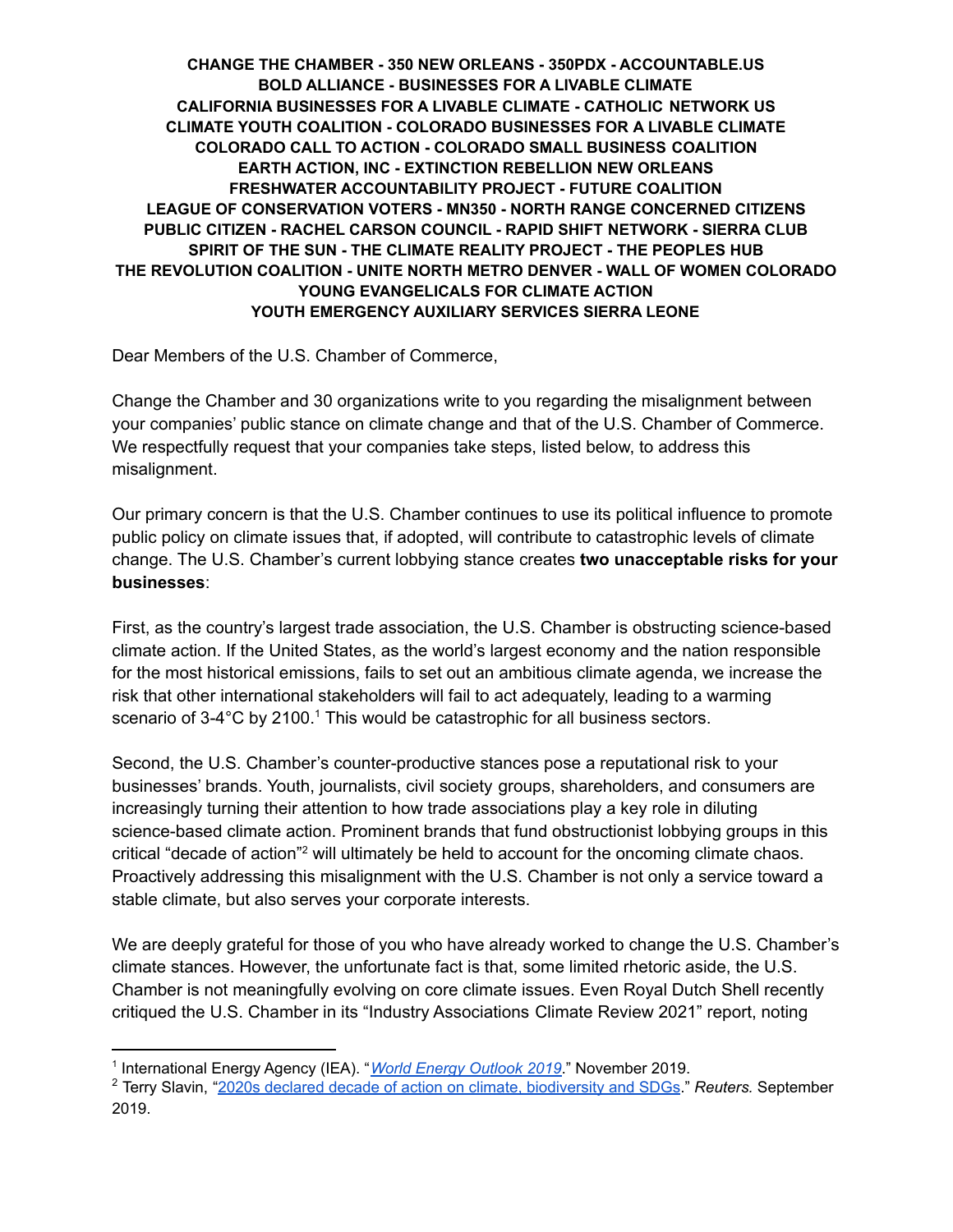that it has: (1) not stated a position on net zero emissions, (2) not explicitly stated a position in support of carbon pricing, (3) not stated a position on nature-based solutions for carbon-capture, and (4) stated a position opposing the reform of vehicle fuel economy standards by the state of California.<sup>3</sup> In the first quarter of 2021 alone, the U.S. Chamber has worked to impede climate solutions by supporting lawsuits on behalf of polluters and partnering with the fossil fuel industry to criticize the necessary pause on drilling on federal public lands, among other [actions](https://www.citizen.org/wp-content/uploads/Change-the-Chamber-Coalition-Letter-Supplement.pdf).

Moreover, as the National Intelligence Council noted in March, "our understanding of climate change has become increasingly strong," and the urgent need for science-based climate action has become increasingly clear. <sup>4</sup> The *New York Times* recently reported from a Princeton study that global warming of more than 1.5°C is projected to render a band roughly 3,000 miles from north to south around the Equator, an area home to more than three billion people, potentially unbearable for humans. <sup>5</sup> The consequences of these monumental risks are difficult to imagine.

To that end, we request that your companies take the following measures:

- 1. Release a public statement calling attention to the climate policy misalignment between your company and the U.S. Chamber, as well as the reasons why.
- 2. Request a meeting with Neil Bradley, Chief Policy Officer of the U.S. Chamber, and Suzanne Clark, CEO of the U.S. Chamber to express the following:
	- a. Your concern with the U.S. Chamber's climate stances;
	- b. That your company wants the U.S. Chamber to support the suite of public policies recommended by the B-Team, <sup>6</sup> a collective of corporate leaders;
	- c. That, failing these policy changes, your company will re-evaluate its membership in the U.S. Chamber as a result of climate misalignment.

This letter is addressed to large corporate members of the U.S. Chamber who have taken more aggressive public stances on addressing the climate crisis than the U.S. Chamber. If your companies are committed to avoiding the worst impacts of climate change, you must not allow your membership dues to continue funding lobbying efforts that run counter to your values. We urge you to contact the U.S. Chamber today.

Should you have any questions or wish to have a conversation about the U.S. Chamber, please contact Change The Chamber at [changeuschamber@gmail.com](mailto:changeuschamber@gmail.com).

<sup>3</sup> Shell. "*Industry [Associations](https://www.shell.com/promos/sustainability/industry-associations-climate-review-2021/_jcr_content.stream/1617784370604/bbe8a29c319bef3c08424184b21543dc6c032239/shell-industry-associations-report-2021.pdf) Climate Review 2021."* April 2021.

<sup>4</sup> National Intelligence Council*.* "*Global Trends 2040: A More [Contested](https://www.dni.gov/files/ODNI/documents/assessments/GlobalTrends_2040.pdf?utm_campaign=Hot%20News&utm_medium=email&_hsmi=120475473&_hsenc=p2ANqtz-8_W1V18CuY4nRJPaxZTt5WYMtKRrgztosUSBi8E3bQTcSPhCZOBWVSQjOX5ZFrmyWFA2dJZhGspwfNUIvNCa32BIEAnQ&utm_content=120475473&utm_source=hs_email) World*." March 2021.

<sup>5</sup> Henry Fountain, "Global Warming's Deadly [Combination:](https://www.nytimes.com/2021/03/08/climate/climate-change-heat-tropics.html) Heat and Humidity." *The New York Times.* March 2021.

<sup>6</sup> The B-Team. "*Addressing Trade Association [Misalignment](https://bteam.org/our-thinking/reports/addressing-trade-association-misalignment-on-climate-policy) on Climate Policy*." October 2020.